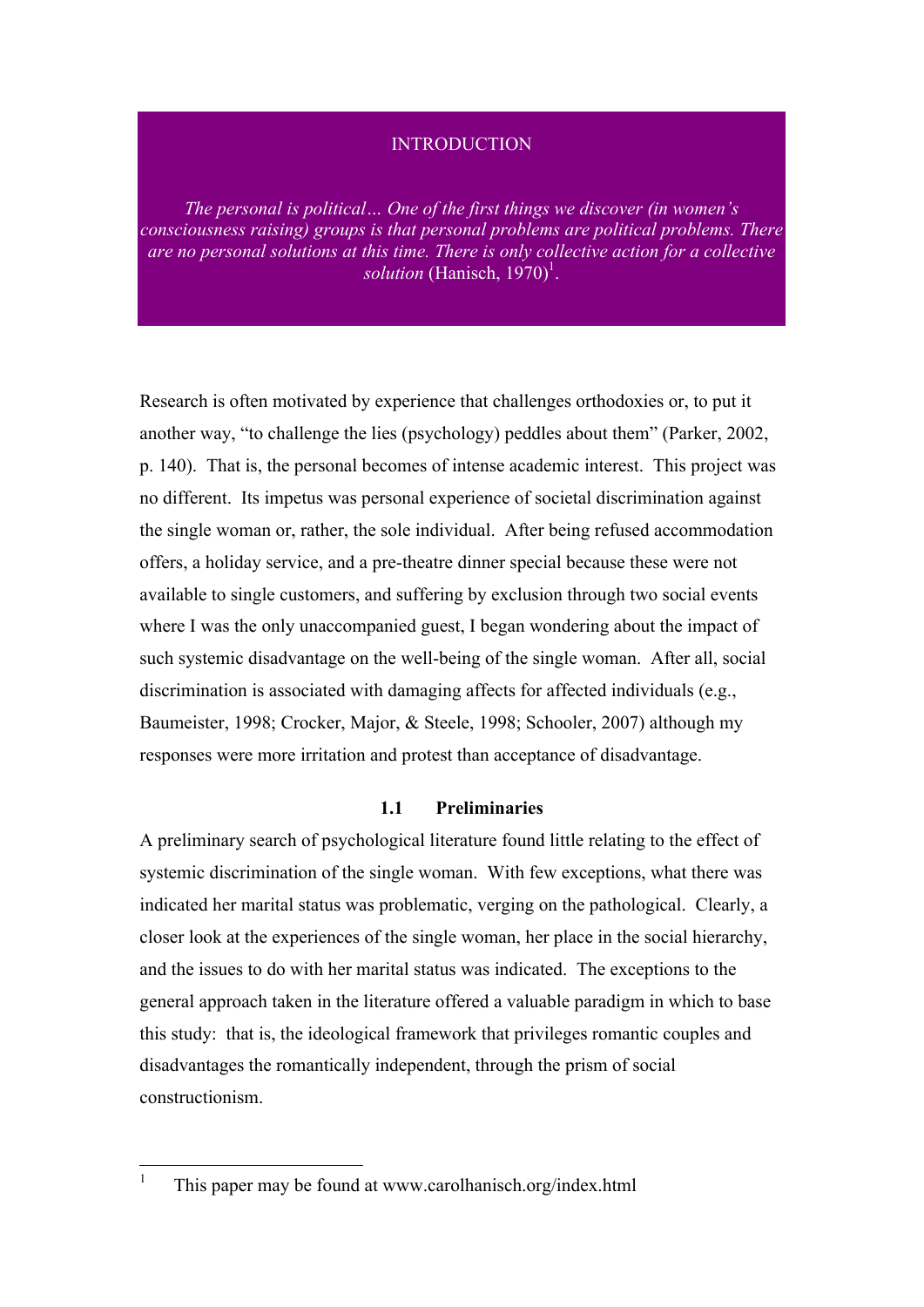Social constructionists believe our worlds are made real through discursive practices that both express and suppress the boundaries of our knowledge. That is, they are interested in "the processes by which people come to describe, explain, or otherwise account for the world (including themselves) in which they live" (K. Gergen, 1985, p. 266). Social constructionists explicate the role of language with its shared meanings and understandings in constructing cultural "reality" (Burr, 1999). To examine the experience of single women, therefore, was to analyse the discourse that shapes that experience. This is because a problem, in this approach, lies not with individuals but in the space where relations are mediated between people through language (Kenwood, 1999).

My initial interest was in how single women manage the discursive environment in which they are positioned negatively. According to the literature, they should be weighed down by the consequences of their marital status but this was not apparent in the independent women I knew in my workplace, neighbourhood or social circle. From my preliminary reading, I became interested in the science that supported the negativity around single women and the contrast between that and the rich singles studies area which contests the negativity, observing that they seemed to inhabit parallel literatures. Certainly the work validating diversity in adult relational arrangements had made little impact on established theory about the impact of marital status on health and wellbeing. I found many comments such as "specialists generally attribute the stigma of singleness to a 'pervasive ideology of marriage and family' stubbornly residing in both popular consciousness and social science literature" (R. Bell & Yans, 2008, p. 1) that offered no systematic evidence of such pervasive ideology<sup>2</sup>, a gap I thought should be filled. Consequently, the below objectives, with their inspirations acknowledged, were devised to guide my project.

## **1.2 Thesis Organisation**

The project's objectives are to (i) contribute to a feminist psychology of singleness through critical discourse analysis (Reynolds, 2008; Reynolds & Wetherell, 2003); (ii) examine the mechanisms by which cultural constructions shape the sociopsychological experience of women living single (DePaulo & Morris, 2004); and (iii)

 $\frac{1}{2}$ <sup>2</sup> A notable exception is the work of DePaulo and Morris (2005) that comprehensively exposes the presence of ideological bias in science.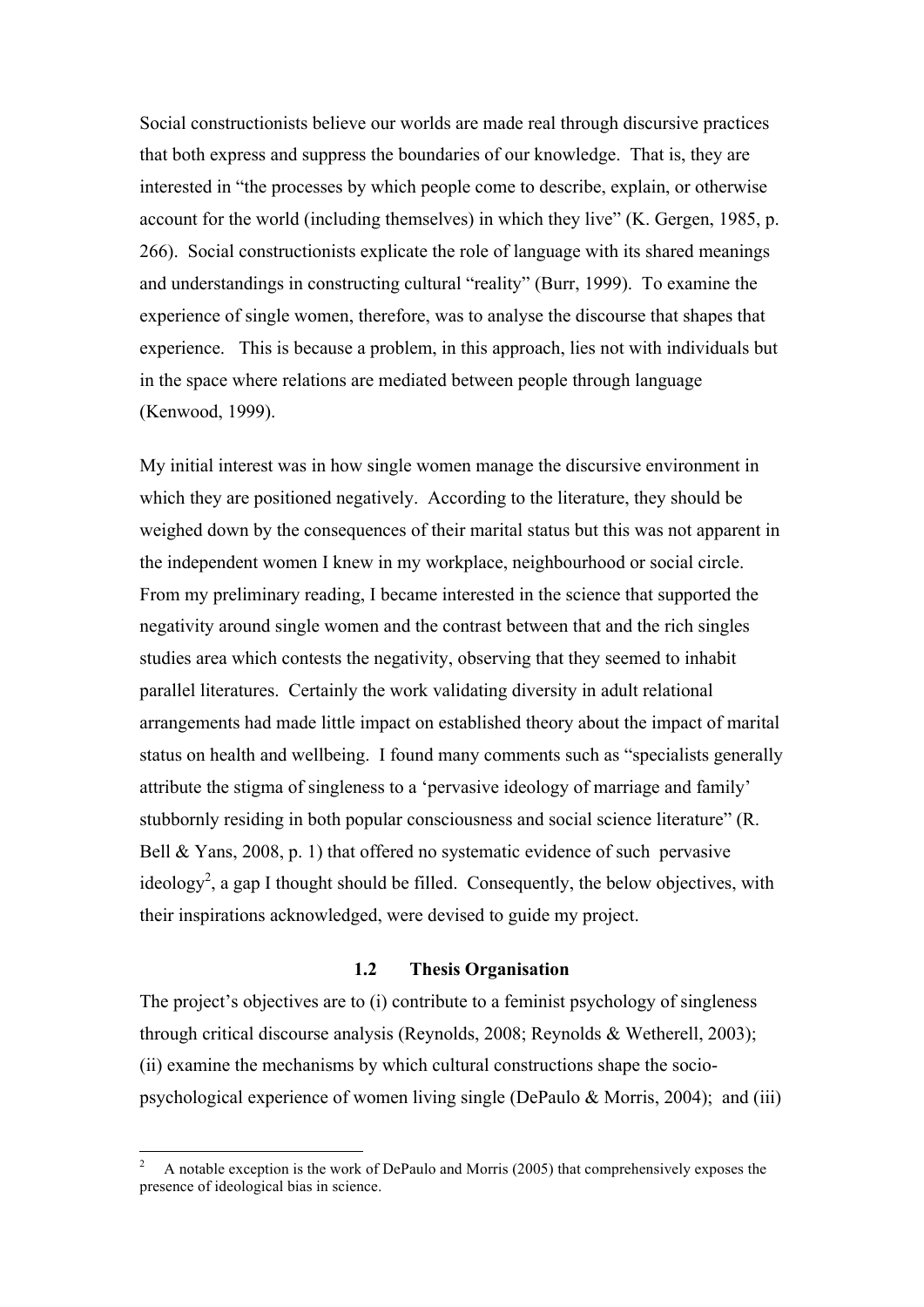critique the role of psychological theory in legitimising cultural constructions (Burman, 1996; DePaulo, 2007a; Parker, 2002). To achieve these objectives, I will examine both public and private discourse, the sites of prescriptive (*should*) and descriptive (*experience*) norms (Castro & Batel, 2008), about single women.

In Chapter 2, I consider the function of ideology for social organisation, nominating *patriarchy* as the legitimiser of family and national structures instituted to create and protect masculine privilege. By patriarchy I mean social structure built on masculine values and ideals around power, hierarchy, asset accumulation and management, and their associated gendered privileges. I also discuss some of the mechanisms that enable ideological adaptation to potentially threatening change.

My methodology is detailed in Chapter 3. The overall project design was to interrogate public discourse about single women through mass media and academic texts (so to examine the mechanisms that shape their cultural construction, including psychology's role in that construction) and private discourse through women's narratives of their lived experience. This chapter explains the theoretical base of the project with specific reference to the methodological Foucauldian approach that is interested in the power relations that re/create social institutions, their evolution, and resist the subjectification of social members.

An integral component of critical discourse analysis is elucidation of the genealogy of the subject of interest. The discussion of ideology in Chapter 2 is continued in Chapter 4, in the context of the discursive genealogy of women's relational independence from the earliest artefactual records. In Chapter 5, the focus turns to the Australian experience since European settlement and concludes with contemporary demographic data profiling women's relational status.

Chapters 6 to 8 report the three studies that comprise this project. I identify the elements of public discourse that contain the social positions available to single women and describe the strategies undertaken by women to negotiate their positions in this discourse. I begin with the public discourse in generalist newspapers, sampling, through framing analysis, the years 1999 and 2009. More conventional discourse analytic techniques are used to identify the repertoires women used in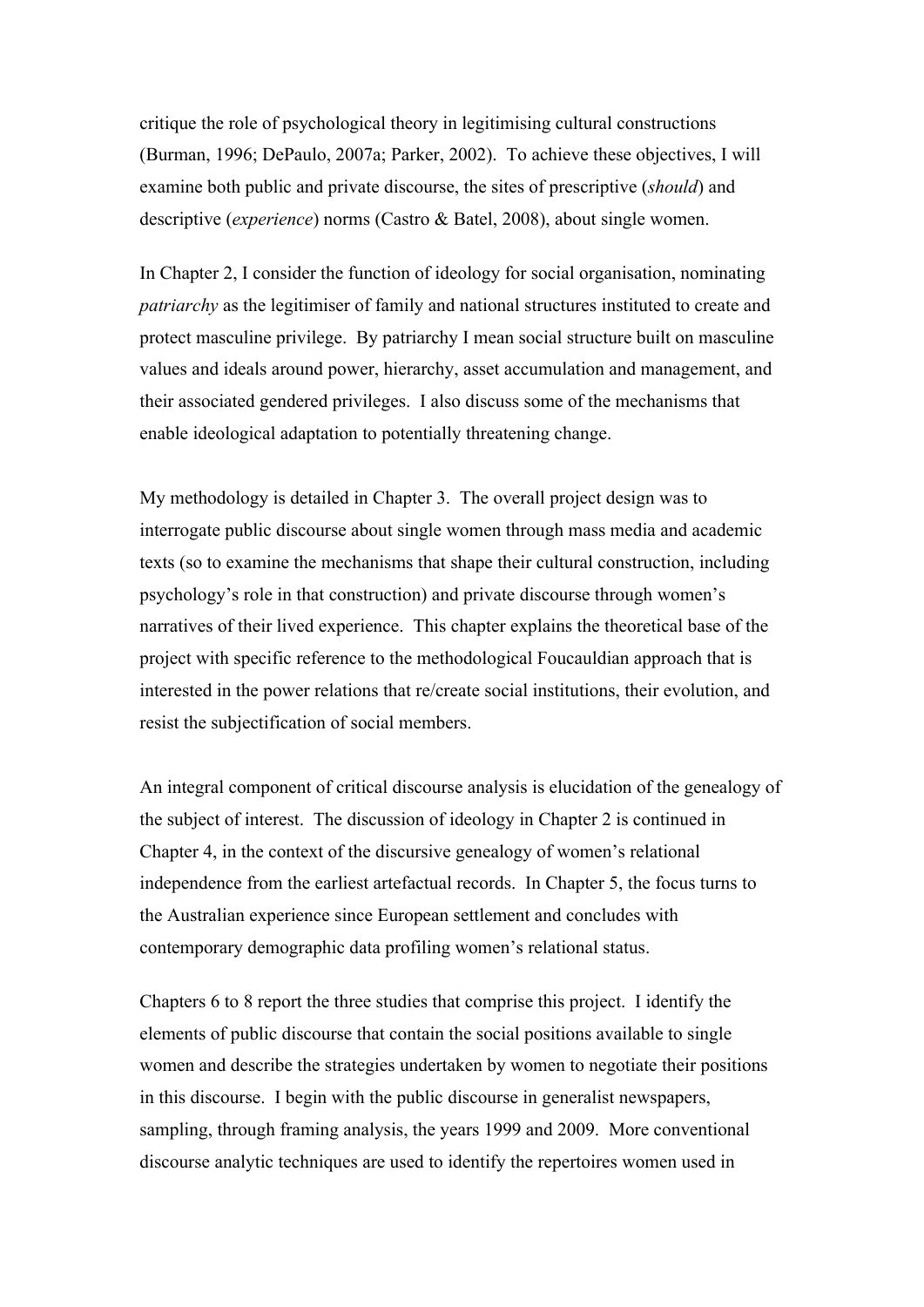Chapter 7 to talk about their identity as single women and the ways in which they negotiate their positioning by public discourse. A similar technique is applied in Chapter 8 to texts constructed from content in academic textbooks, where I locate my critique of psychology's discursive construction of the single woman.

In Chapter 9, I hold myself accountable to the three objectives that guide my project before considering the millennia-long struggle of power relations around women's independence. I review my methodology and its limitations before nominating future research directions that are suggested by the project. Finally, I reflect on the course of this project, and its unexpected directions that shaped the narrative of this thesis. My concluding comments are about the implications of my findings for single women's identity construction, and for psychology's discourses of "truth".

## **1.3 Terminology**

 At this point, I will introduce a terminological innovation devised for this project to discursively neutralise ideological values weighting the power relations of women's marital status.

*Married* is the default position of adults in Western culture, idealised as the fundamental unit of social organisation, with those not so engaged described in a range of deviations from that norm, such as the categories used by government agencies for demographic data collection. *Single*, *divorced*, *separated* and *widowed* measure distance from the marital norm analogous with widowed at one standard deviation to single at three. Social classification is a political act (Beattie, 2007), creating divisions that become embodied in populations, weighted by values that situate demographic groups within the body politic. Discourse about the single, then, begins by their being labelled different and deficient (DePaulo, 2007a).

A category unlisted in official marital demographic data is that of *sexual orientation* so that gay, lesbian and transsexual people are classified only by normative heterosexual marital status. This means that always-lesbian and those whose homosexual relationships follow heterosexual practice are likely to be grouped into one of the deviations from the marital norm, in 2012 still not formally available to homosexual women, so formalising their marginalisation albeit obliquely. While homosexual women's experience would have been welcomed to this project,